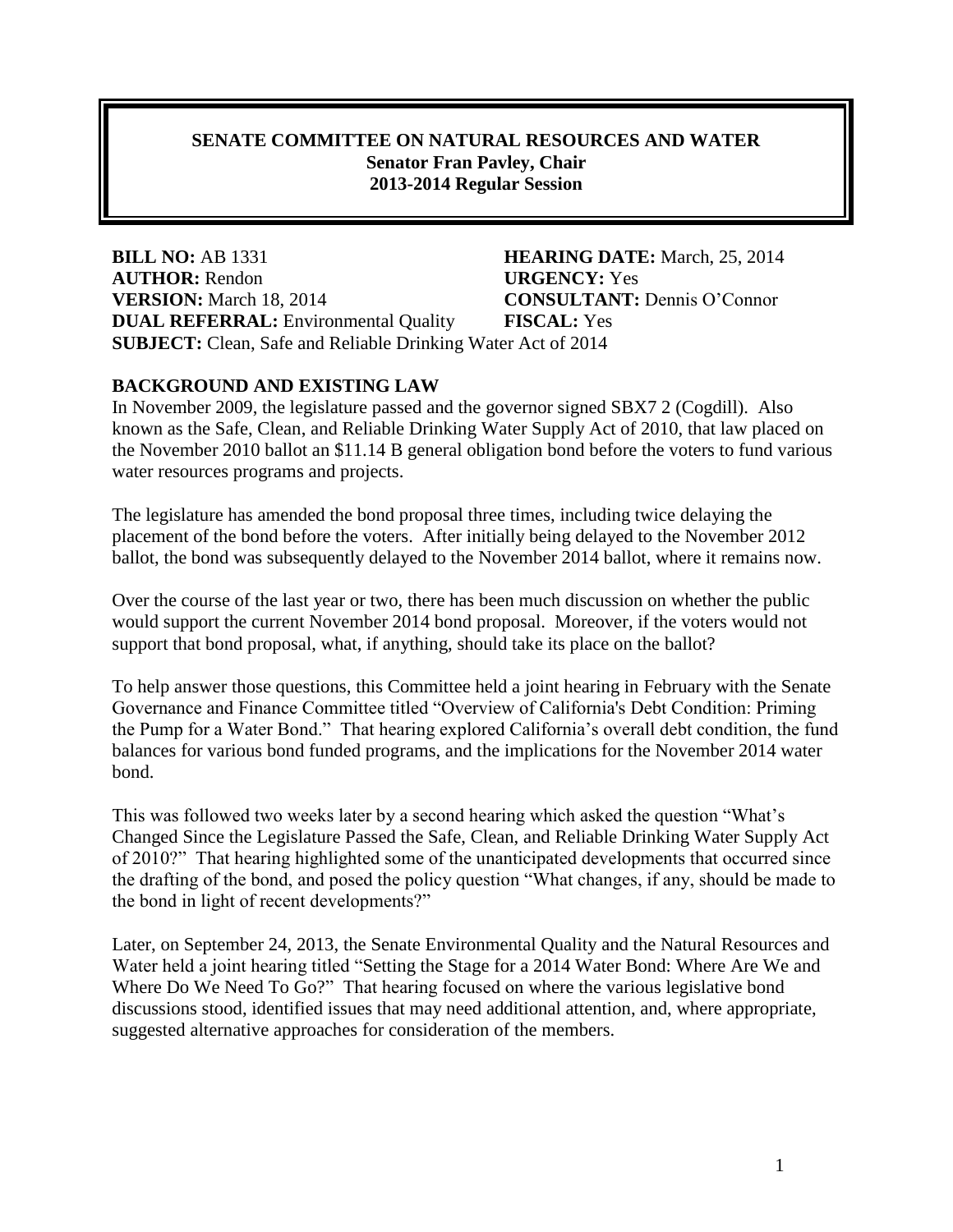## **PROPOSED LAW**

This bill would replace the \$11.14 B water bond that is currently on the November 2014 ballot with a new \$8.0 B general obligation bond titled "The Clean, Safe, and Reliable Drinking Water Act of 2014."

The proposed bond measure is organized as follows:

|           | Chapter 1. Short Title |                                                                              |
|-----------|------------------------|------------------------------------------------------------------------------|
|           | Chapter 2 Findings     |                                                                              |
|           | Chapter 3. Definitions |                                                                              |
|           |                        | Chapter 4. General Provisions                                                |
| \$1,000 M |                        | Chapter 5. Clean and Safe Drinking Water                                     |
| 1,500     |                        | Chapter 6. Protecting Rivers, Lakes, Streams, Coastal Waters, and Watersheds |
| 2,000     |                        | Chapter 7. Climate Change & Drought Preparedness for Regional Water Security |
| 1,000     |                        | Chapter 8. Sacramento-San Joaquin Delta Sustainability                       |
| 2,500     |                        | Chapter 9. Water Storage for Climate Change                                  |
|           |                        | Chapter 10. Fiscal Provisions                                                |
|           |                        |                                                                              |

\$8,000 M

Chapter 5. Clean and Safe Drinking Water. This chapter would authorize \$1,000 M in funding for projects that improve water quality for beneficial use. This chapter would require:

- Projects be selected by a competitive grant or loan process.
- Applicants for projects to clean up groundwater aquifers to demonstrate that a public agency has authority to manage the water resources in that aquifer in order to be eligible for funding pursuant to this chapter.
- A local cost share of not less than 50 percent of the total costs of the project. The costsharing requirement could be waived or reduced for projects that directly benefit a disadvantaged community or an economically distressed area.
- At least 10 percent of the funds available pursuant to this chapter would be required to be allocated for projects serving severely disadvantaged communities.
- Funding authorized pursuant to this chapter would be required to include funding for technical assistance to disadvantaged communities.

Funds provided by this chapter would be available as follows:

- \$400 M for deposit in the State Water Pollution Control Revolving Fund Small Community Grant Fund for grants for wastewater treatment projects. Priority would be given to projects that serve disadvantaged communities and severely disadvantaged communities, and to projects that address public health hazards.
- 100 M deposit in the Emergency Clean Water Grant Fund for grants and direct expenditures to finance public health emergencies and urgent actions to ensure that safe drinking water supplies are available to all Californians. Eligible projects include, but are not limited to, the following:
	- Providing interim water supplies, including bottled water.
	- Projects that improve or replace existing water systems, provide other sources of safe drinking water, including replacement wells, and prevent contamination.
	- Establishing connections to an adjacent water system.
	- The design, purchase, installation, and initial operating costs for interim water treatment equipment and systems.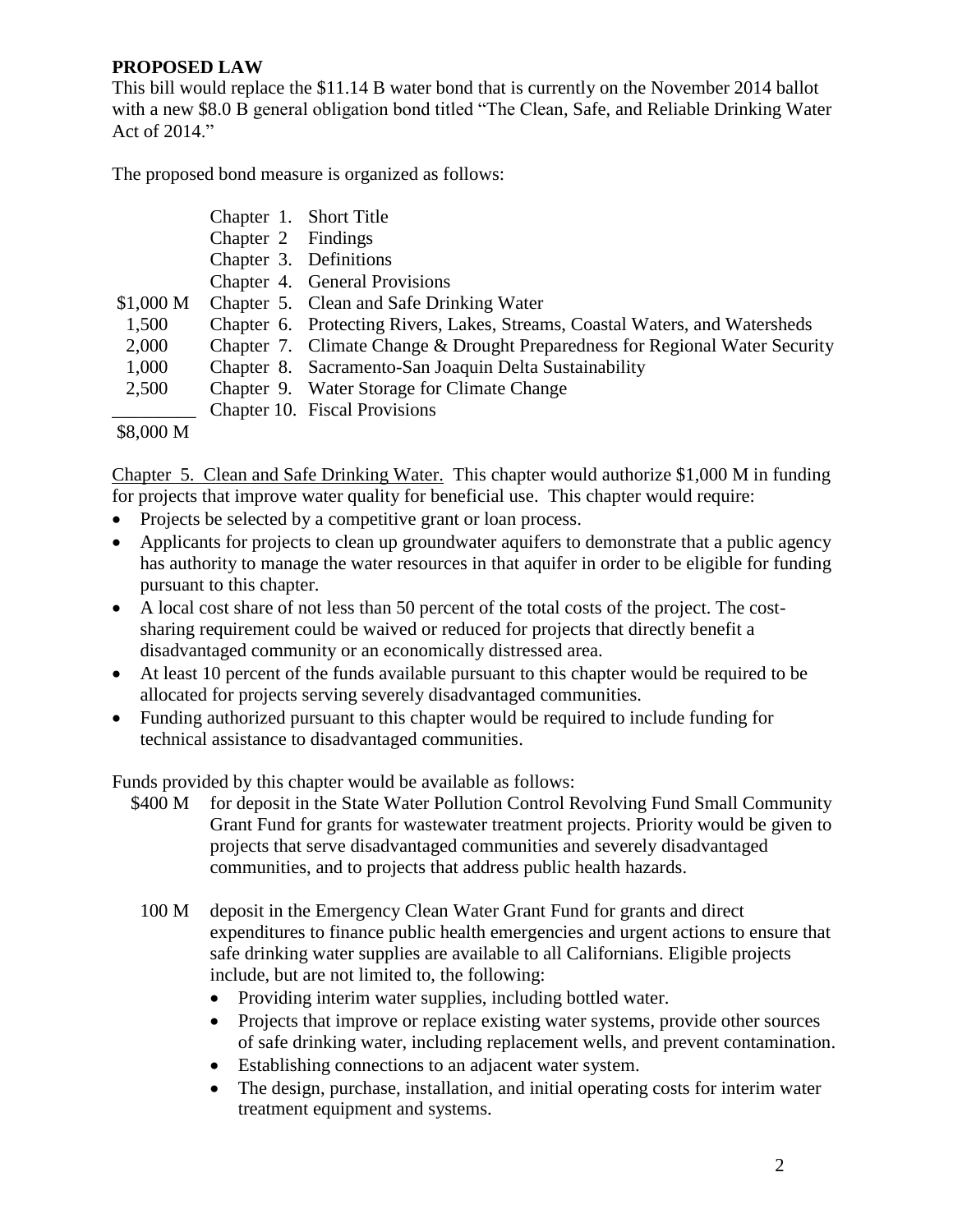The administering entity may expend up to \$10 M for grants and loans to address the water quality needs of private well owners that have no other source of funding and serve members of a disadvantaged community.

- 400 M for grants and loans for public water system infrastructure improvements and related actions to meet safe drinking water standards, ensure affordable drinking water, or both.
	- Priority would be given to projects for small community water systems or state small water systems in disadvantaged communities whose drinking water source is impaired by chemical and nitrate contaminants and other health hazards identified by the implementing agency.
	- The implementing agency could make grants to finance feasibility studies and to meet the eligibility requirements for a construction grant.
	- Eligible expenses could include initial operation and maintenance costs for systems serving disadvantaged communities.
	- Special consideration would be given to projects that provide shared solutions for multiple communities served by a small community water system, state small water system, or a private well.
	- Construction grants would be limited to \$5 M per project, except that the implementing agency may set a limit of not more than \$20 M for projects that provide regional benefits or are shared among multiple entities.
	- Not more than 25 percent of a grant could be awarded in advance of actual expenditures.
	- The administering entity could expend up to \$25 M of the funds for technical assistance to eligible communities.
- 100 M for improving groundwater quality, including the costs of planning, design, and construction of improvements necessary to resume delivery of safe drinking water.

Chapter 6. Protecting Rivers, Lakes, Streams, Coastal Waters, and Watersheds. This chapter would authorize \$1,500 M in funding for expenditures and grants for multibenefit ecosystem and watershed protection and restoration projects in accordance with statewide priorities.

To guide the expenditure of funds described in this chapter:

- The Natural Resources Agency (NRA) would be required to develop a statewide natural resource protection plan to identify priorities consistent with the purposes of this section. All expenditures by state conservancies and state agencies of funds described in this section would be required advance the priorities set forth in the statewide natural resource protection plan. The plan would aggregate and coordinate existing state planning efforts, and would be completed within one year of voter approval of the bond.
- State conservancies expending funds provided from this subdivision would be required to provide biannual written reports to NRA on expenditures made and how those expenditures advance the statewide priorities set forth in the NRA statewide natural resource protection plan.
- The NRA would produce and make available to the public biannual written reports on total expenditures made and progress toward meeting statewide priorities.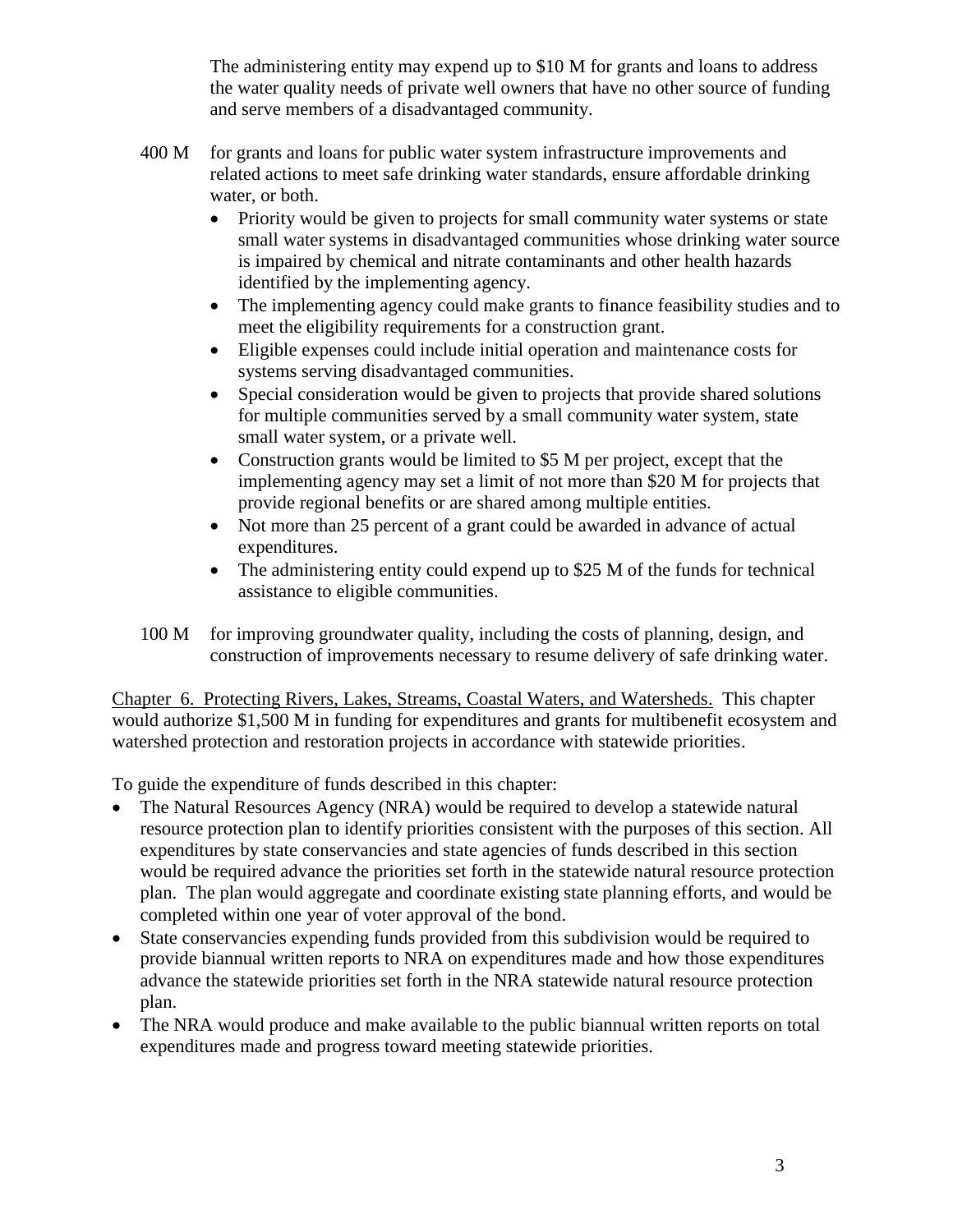Funds provided by this chapter would be available as follows:

- \$750 M would be distributed to regions pursuant to a specific schedule. The schedule is based on each region receiving \$10 M, the balance of the funds were distributed to each region based on population, with priorities for those funds as follows:
	- \$76 M North Coast priority for protection and restoration of anadromous fish and coastal watersheds.
	- 109 M San Francisco Bay priority for protection and restoration of regional watersheds or watersheds that provide water supply to the region.
	- 109 M Sierra Nevada and Cascade Range priority for protection and restoration of watersheds that provide water to the statewide water system.
	- 76 M Central Coast priority for protection of coastal resources.
	- 76 M Central Valley, excluding the Delta no priorities specified.
	- 142 M Los Angles/Ventura priority for protection, restoration, and connectivity of the Los Angeles or San Gabriel Rivers and their tributaries.
	- 76 M Santa Ana Watershed priority for protection and restoration of the Santa Ana Watershed or groundwater resources.
	- 76 M San Diego priority for protection and restoration of the region's watersheds.
	- 10 M Lahontan/Colorado River priority for protection and restoration of the region's watersheds and wetland resources.

A state agency that receives any of these funds would be authorized to disburse funding to a nonprofit organization before the organization has incurred expenses for the project.

- 500 M to fulfill the obligations of the State of California in complying with the terms of any of the following:
	- The February 18, 2010, Klamath Basin Restoration Agreement or Klamath Hydroelectric Settlement Agreement.
	- The Quantification Settlement Agreement.
	- The San Joaquin River Restoration Settlement.
	- Refuge water supply acquisition pursuant to the Central Valley Project Improvement Act.
	- The Tahoe Regional Planning Compact.
- 250 M to the Natural Resources Agency to support projects of a state conservancy, excluding the Delta Conservancy, as provided in the conservancy's strategic plan.

Chapter 7. Climate Change and Drought Preparedness for Regional Water Security. This chapter would authorize \$2,000 M in funding for expenditures and grants for expenditures and competitive grants and loans to projects that respond to climate change and contribute to regional water security.

The purposes of this chapter would be to:

- Help water infrastructure systems adapt to climate change.
- Provide incentives for water agencies throughout each watershed to collaborate in managing the region's water resources and setting regional priorities for water infrastructure.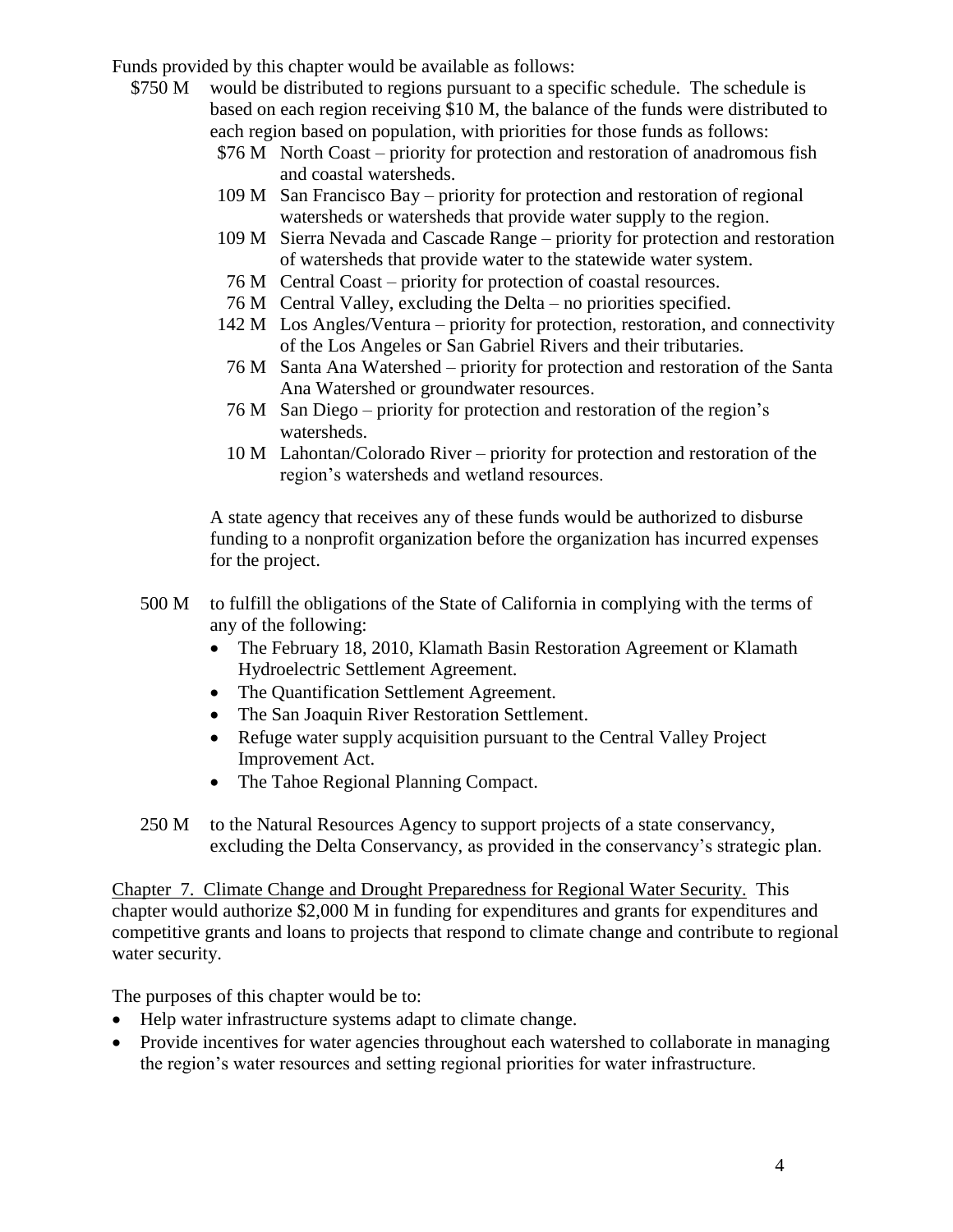- Improve regional water self-reliance, including projects that reduce future reliance on the Delta watershed in meeting California's future water supply needs, consistent with Section 85021.
- Fund the increment of project costs, up to 50% of the project's total costs, related to the project's public benefits.

A project's public benefits would be defined as the following:

- Any regional self-reliance improvement to meet water supply needs.
- Any net improvement to public trust resources, including the conservation of species listed as endangered or threatened under the California or federal Endangered Species Acts.

Eligible projects include:

- Water reuse and recycling for non-potable reuse and direct and indirect potable reuse.
- Water-use efficiency and water conservation.
- Local and regional surface and underground water storage, including groundwater aquifer cleanup or recharge projects.
- Regional water conveyance facilities that improve integration of separate water systems.
- Watershed protection, restoration, and management projects, including projects that reduce the risk of wildfire or improve water supply reliability.
- Stormwater resource management.
- Conjunctive use of surface and groundwater storage facilities.
- Water desalination projects.
- Decision support tools to model regional water management strategies to account for climate change and other changes in regional demand and supply projections.

The following are ineligible for grants from this chapter:

- An urban water supplier that does not prepare, adopt, and submit its urban water management plan in accordance with the Urban Water Management Planning Act, unless and until the urban water supplier complies with that act.
- An agricultural water supplier that does not prepare, adopt, and submit its agricultural water management plan in accordance with the Agricultural Water Management Planning Act, unless and until the agricultural water supplier complies with that act.
- A local agency that does not prepare, adopt, and submit its groundwater management plan in accordance with what is commonly known as AB 3030, unless and until the plan is prepared and submitted in accordance with the requirements of that part. The groundwater management plan requirement would not apply to a water replenishment district or to a local agency that serves or has authority to manage an adjudicated groundwater basin.

Other provisions include:

- In selecting among proposed projects in a watershed, the scope of the adopted integrated regional water management plan could be considered, with priority going to projects in plans that cover a greater portion of the watershed. If a plan covers substantially all of the watershed, then the plan's project priorities would be given deference.
- An applicant would be required to demonstrate that the integrated regional water management plan the applicant's project implements addresses the risks in the region to water supply and water infrastructure arising from climate change.
- A cost share from nonstate sources of not less than 50 percent of the total costs of the project would be required. The cost sharing requirement may be waived or reduced for projects that directly benefit a disadvantaged community or an economically distressed area.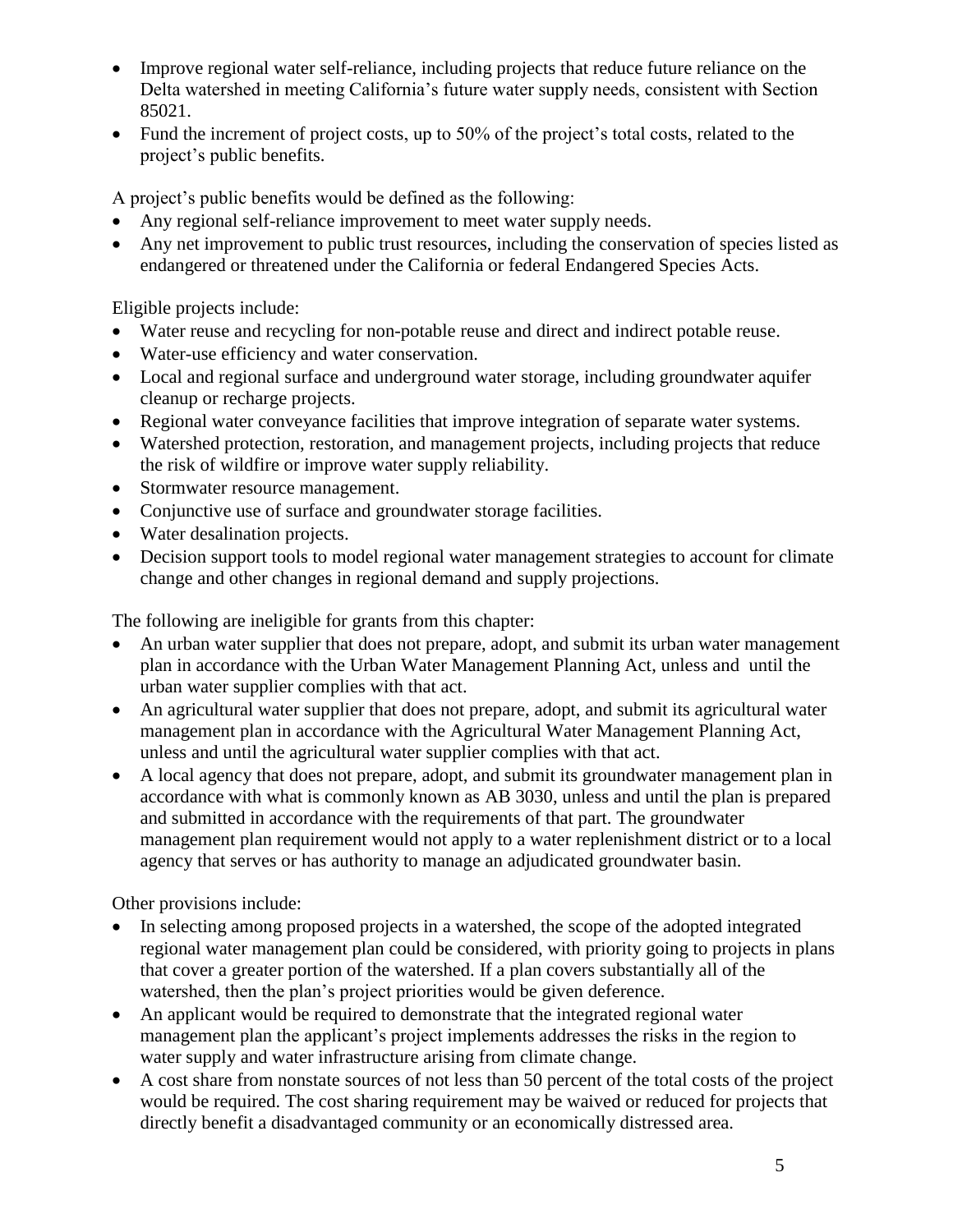- Not less than 10 percent of the funds authorized by this chapter would be allocated to projects that directly benefit disadvantaged communities.
- Projects that achieve multiple benefits would receive special consideration.

Funds would be allocated as follows:

- \$1,000 M would be distributed to regions pursuant to a specific schedule. The schedule is based on \$35 M to each area, the balance distributed by population per the 2000 Census.
	- 250 M for direct expenditures, grants, and loans for urban and agricultural water conservation and water use efficiency plans, projects, and programs. Of these funds, \$100 M would be dedicated for improving on-farm water use efficiency. Projects would not be required to comply with the requirements of the Integrated Regional Water Management Planning Act.
	- 500 M for grants and low interest loans for water recycling and advanced treatment technology projects. Eligible projects would be required to implement a plan or strategy by one or more regional water agencies or integrated regional water management groups to incorporate water recycling into the region's water supplies.

Half of the funds would be allocated to a low interest loan program.

Eligible projects would include:

- Water recycling projects, including, but not limited to, treatment, storage, conveyance, and distribution facilities for potable and nonpotable recycling projects.
- Contaminant and salt removal projects, including, but not limited to, groundwater and seawater desalination, and associated treatment, storage, conveyance, and distribution facilities.
- Dedicated distribution infrastructure to serve residential, agricultural, commercial, and industrial end-users to allow the use of recycled water.
- Pilot projects for new salt and contaminant removal technology.
- Groundwater recharge infrastructure related to recycled water.
- Water supply reliability improvement for critical urban water supplies in designated superfund areas with groundwater contamination listed on the National Priorities List under the Comprehensive Environmental Response, Compensation, and Liability Act of 1980 (CERCLA).
- Technical assistance and grant writing assistance for disadvantaged communities.

Projects would be selected on a competitive basis, considering all the following:

- Regional water supply reliability improvement.
- Water quality and ecosystem benefits related to decreased reliance on diversions from the Delta or instream flows.
- Public health benefits from improved drinking water quality.
- Cost effectiveness.
- Energy efficiency and greenhouse gas emission impacts.
- Reasonable geographic allocation to eligible projects throughout the state.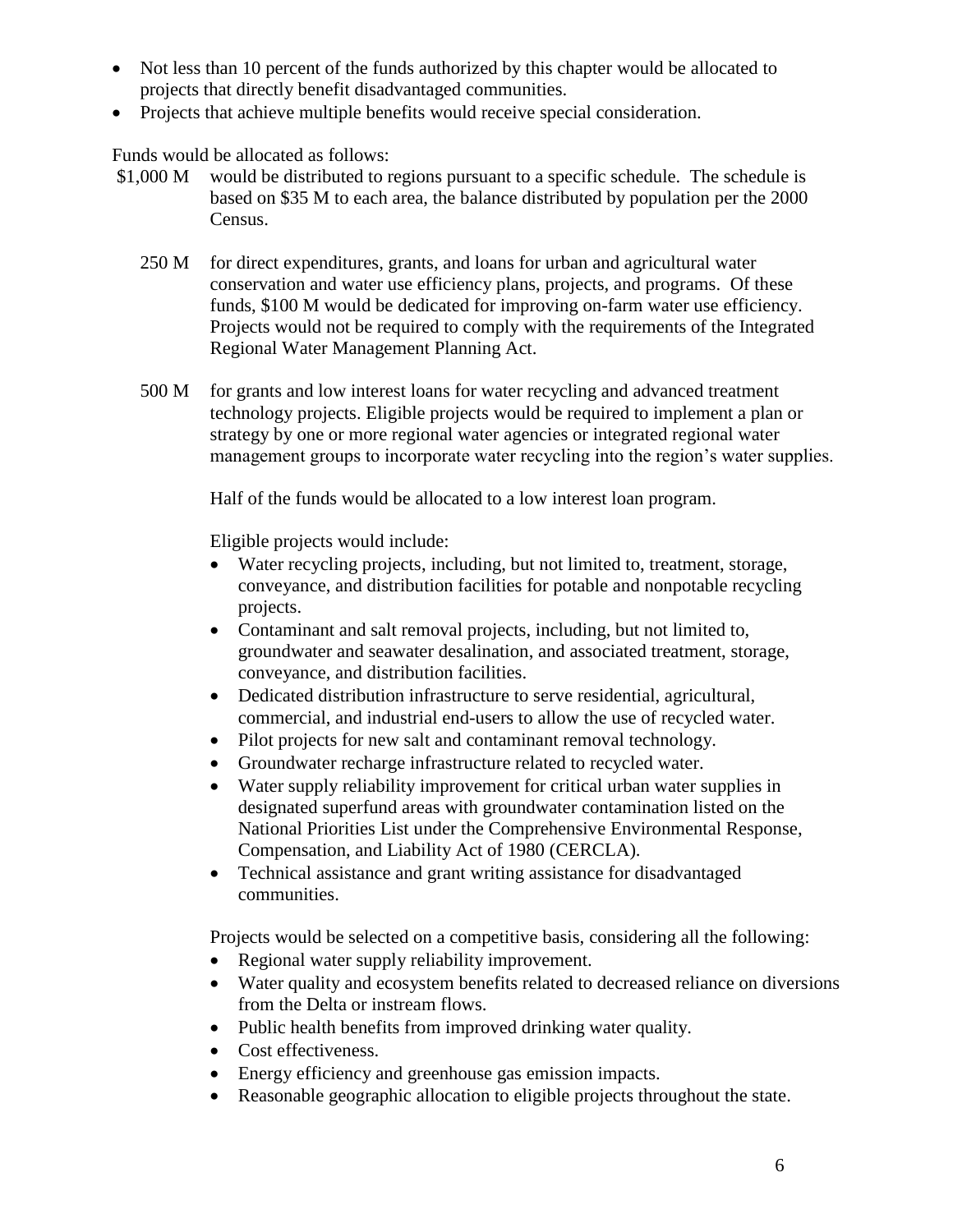Projects would not need to comply with the Integrated Regional Water Management Planning Act.

250 M for grants and loans for multibenefit stormwater management projects.

Would establish as policy of the State of California that stormwater be managed for water supply benefits to the maximum extent possible, in conjunction with other benefits that effective stormwater management may provide. Funding for stormwater management would be required to be drawn from federal, state, regional, and local agency resources, to the extent available.

Eligible projects could include green infrastructure, rainwater and stormwater capture projects, and stormwater treatment facilities. Development of plans for stormwater projects would be required to address the entire watershed and incorporate the perspectives of communities adjacent to the affected waterways, especially disadvantaged communities.

Chapter 8. Sacramento-San Joaquin Delta Sustainability. This chapter would provide \$1,000 M for grants and direct expenditures to fund public benefits associated with projects needed to assist in the Delta's sustainability as a vital resource for fish, wildlife, water quality, water supply, agriculture, and recreation. Funds would be allocated as follows:

- \$400 M to maintain and improve existing Delta levees. These funds could be used for any of the following:
	- Local assistance under the Delta levee maintenance subventions program.
	- Special flood protection projects.
	- Levee improvement projects that increase the resiliency of levees within the Delta to withstand earthquake, flooding, or sea level rise.
	- Emergency response and repair projects.
	- 600 M to protect, restore, and enhance the Delta ecosystem and to promote the sustainability of the Delta. These funds could be used for any of the following:
		- Projects to protect and restore native fish and wildlife dependent on the Delta ecosystem, including improvement of aquatic or terrestrial habitat or the removal or reduction of undesirable invasive species.
		- Projects to reduce greenhouse gas emissions from exposed Delta soils.
		- Scientific studies and assessments that support the projects authorized under this section.

Chapter 9. Water Storage for Climate Change. This chapter would provide \$2,500 M to the California Water Commission for expenditures, competitive grants, and loans for public benefits associated with projects that expand the state's water storage capacity, as follows:

- \$500 M would be appropriated by this act in each fiscal year from 2015–16 to 2019–20, unless the moneys in the fund are exhausted (see next bullet).
- The Legislature may augment the appropriations in any year until the funds are exhausted.
- Appropriated funds would be available for encumbrance for three years. Funds not encumbered within three years would revert to the fund.
- The Legislature would retain authority and responsibility for oversight of the commission and expenditure of the funding authorized by this chapter.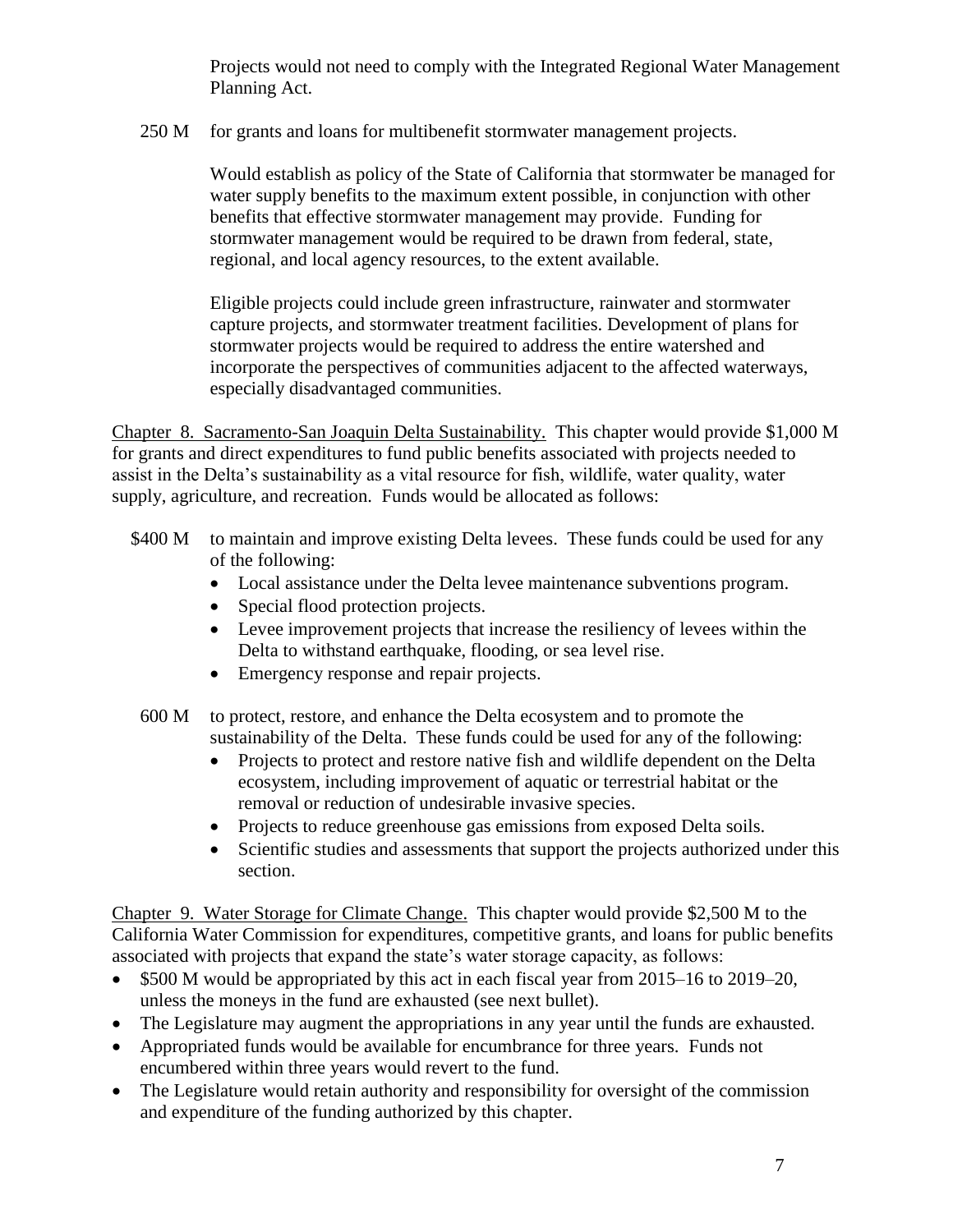The purposes of this chapter would be to:

- Construct new surface water storage projects.
- Restore and expand groundwater aquifer storage capacity.
- Restore water storage capacity of existing surface water storage reservoirs.
- Remediate or prevent contamination of groundwater aquifers.
- Construct and expand stormwater retention facilities.

Funds may be expended solely for the following public benefits:

- Ecosystem improvements, including changing the timing of water diversions, improvement in flow conditions, temperature, or other benefits that contribute to restoration of aquatic ecosystems and native fish and wildlife.
- Water quality improvements that provide significant public trust fish and wildlife resources, or that clean up and restore groundwater resources.
- Flood control benefits, including, but not limited to, increases in flood reservation space in existing reservoirs by exchange for existing or increased water storage capacity in response to the effects of changing hydrology and decreasing snow pack on California's water and flood management system.
- Regional water storage benefits for more than one drinking water supplier or more than three million people.
- Emergency response, including but not limited to, securing emergency water supplies and flows for dilution and salinity repulsion following a natural disaster or act of terrorism.

The commission, in consultation with the DFW, SWRCB, and DWR, would be required to develop and adopt, by regulation, methods for quantification and management of public benefits by December 15, 2015. The regulations would be required to include the priorities and relative environmental value of ecosystem benefits as provided by DFW and the priorities and relative environmental value of water quality benefits as provided by the SWRCB.

The public benefit cost share of a project would be limited to 50 percent of the total costs of the project.

A project in the Delta watershed or an area that receives water from the Delta watershed could not be funded pursuant to this chapter unless it provided measurable improvements to the Delta ecosystem or to the Delta watershed.

Projects eligible for funding of the public benefits would consist of only the following:

- Surface storage projects identified in the CALFED Bay-Delta Programmatic Record of Decision, excluding projects at Lake Shasta.
- Groundwater storage projects and groundwater contamination prevention or remediation projects that provide water storage benefits.
- Conjunctive use and reservoir reoperation projects.
- Local and regional surface storage projects that improve the operation of water systems in the state and provide public benefits, including reservoirs to store recycled water.
- Projects that remove sediment, improve dam stability in seismic events, or otherwise restore water storage capacity in existing water storage reservoirs.

Except completion of environmental documentation and permitting of a project, no funds could be allocated for a project until the commission has approved the project based on the commission's determination that all of the following have occurred: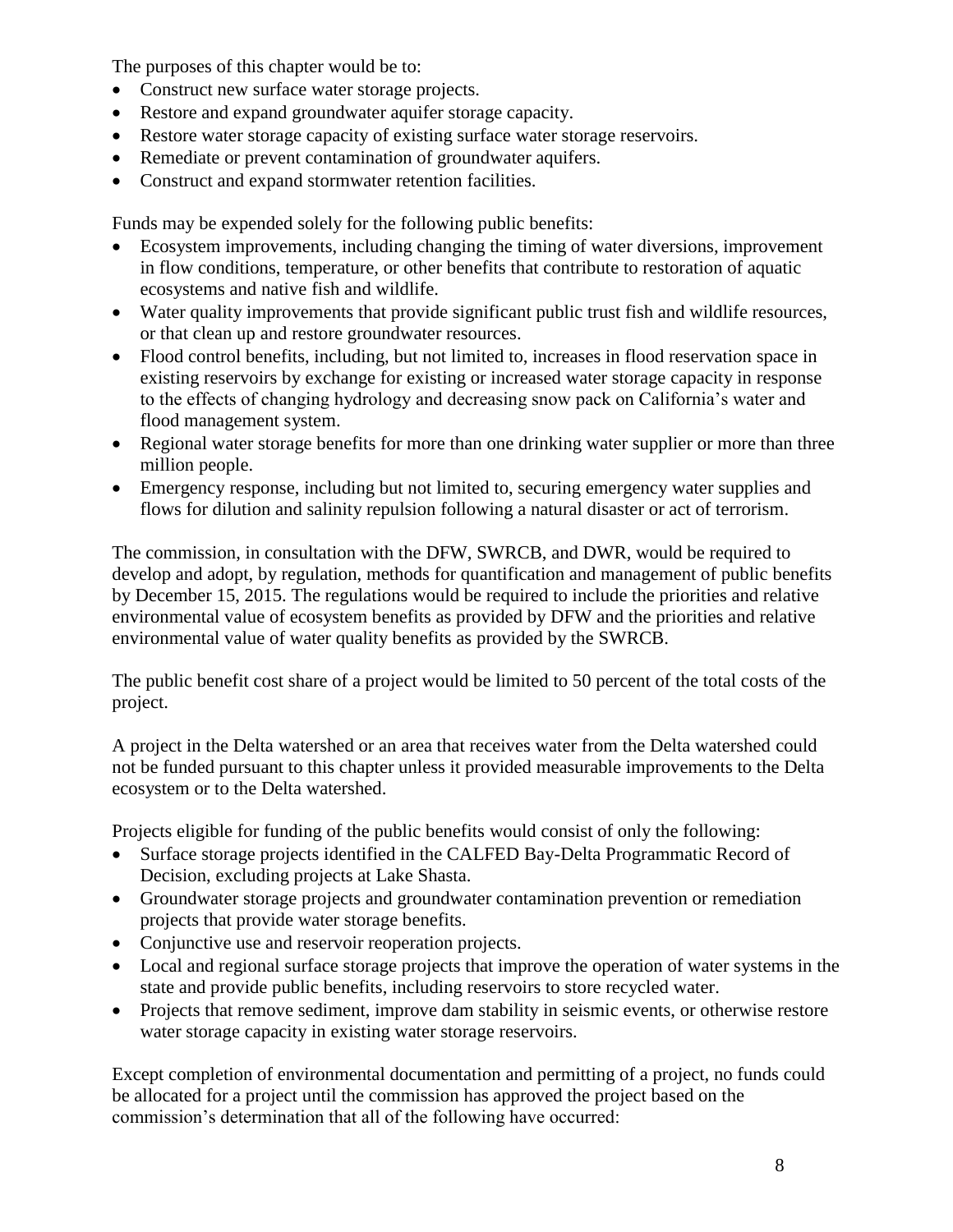- The commission has adopted the regulations quantification and management of public benefits and the commission has specifically quantified and made public the cost of the public benefits associated with the project.
- DWR has entered into a contract with each party that will derive benefits from the project that ensures the party will pay its share of the total costs of the project. The benefits available to a party would be required to be consistent with that party's share of total project costs.
- DWR has entered into a contract with each public agency that administers the public benefits, after that agency makes a finding that the public benefits of the project for which that agency is responsible meet all the requirements of this chapter, to ensure that the public contribution of funds pursuant to this chapter achieves the public benefits identified for the project.
- The commission has held a public hearing for the purposes of providing an opportunity for the public to review and comment on the information required to be prepared pursuant to this subdivision.
- The project feasibility studies have been completed.
- The commission has found and determined that the project is feasible, is consistent with all applicable laws and regulations, and, if the project is in the Delta watershed or an area that receives water from the Delta watershed, will advance one or more of the policy objectives specified in the Delta Reform Act.
- All environmental documentation associated with the project has been completed, and all other federal, state, and local approvals, certifications, and agreements required to be completed have been obtained.

In order to receive funding authorized by this chapter to improve groundwater storage in an aquifer, the applicant would be required to demonstrate that a public agency has authority to manage the water resources in that aquifer.

Funds could not be expended for the costs of environmental mitigation measures or compliance obligations.

A project would not be eligible for funding under this chapter unless, by January 1, 2018, all of the following conditions are met:

- All feasibility studies are complete and draft environmental documentation is available for public review.
- The commission makes a finding that the project is feasible, and will advance the long-term objectives of restoring ecological health and improving water management for beneficial uses.
- The director receives commitments for not less than 75 percent of the nonpublic benefit cost share of the project.

Funding authorized by this chapter could not be used to pay any share of the costs of remediation attributed to parties responsible for the contamination of a groundwater storage aquifer, but may be used to pay costs that cannot be recovered from responsible parties. Parties that receive funding for remediating groundwater storage aquifers would be required to exercise their best efforts to recover the costs of groundwater cleanup from the parties responsible for the contamination.

Projects that leverage funding from local agencies and responsible parties to the maximum extent possible would receive priority consideration in groundwater storage project selection.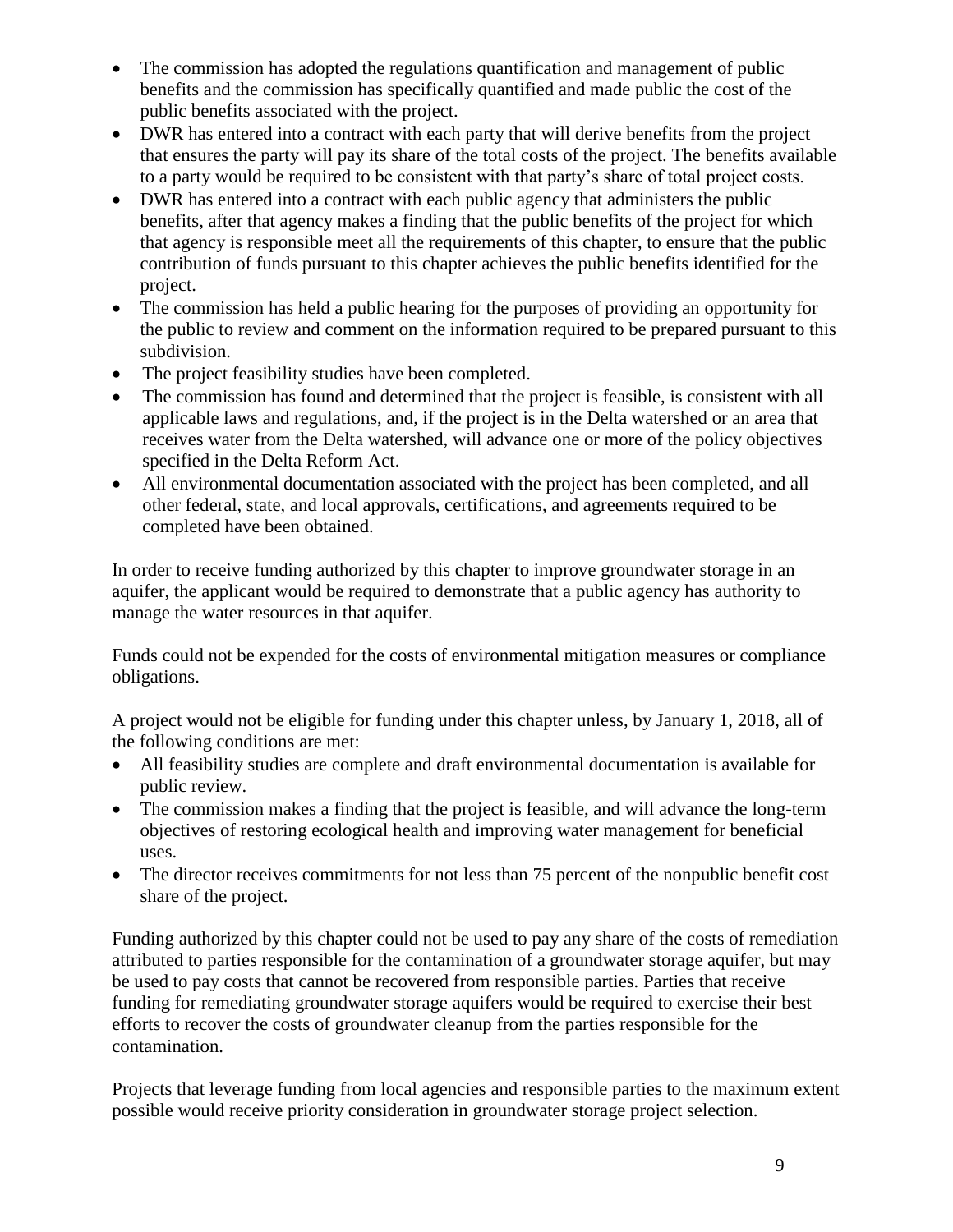Other Provisions of the Bond:

- No more than 5 percent of the funds allocated for a program could be used to pay the administrative costs of that program.
- Up to 10 percent of funds allocated for each program could be used to finance planning and monitoring necessary for the successful design, selection, and implementation of the projects authorized under that program.
- Water quality monitoring data would be required to be collected and reported to the State Water Resources Control Board (Board) consistent with the Boards surface water monitoring data systems or groundwater monitoring data systems.
- Watershed monitoring data would be required to be collected and reported to the Department of Conservation consistent with the Department's statewide watershed program data system.
- Each state agency administering a bond funded competitive grant program would be required to develop project solicitation and evaluation guidelines. The guidelines could include a limitation on the dollar amount of grants to be awarded. If the state agency previously has developed and adopted project solicitation and evaluation guidelines that comply with the requirements of this bond, it could use those guidelines.
- Exempts all bond funded programs, except those funded by Chapter 9. Water Storage for Climate Change, from Administrative Law review of guidelines, funding criteria, etc.
- Establishes the intent of the people that:
	- The investment of public funds pursuant to this division will result in public benefits that address the most critical statewide needs and priorities for public funding.
	- Beneficiaries pay for the benefits they receive from projects funded from this bond.
	- Priority would be given to projects that leverage private, federal, or local funding or produce the greatest public benefit.
	- In making decisions regarding water resources, state and local water agencies use the best available science to inform those decisions.
	- Special consideration be given to projects that employ new or innovative technology or practices, including decision support tools that support integration of multiple jurisdictions, including, but not limited to, water supply, flood control, land use, and sanitation.
	- Evaluation of projects considered for funding pursuant to this division would be required to include review by professionals in the fields relevant to the proposed project.
	- To the extent practicable, a project supported by funds made available by this division would be required to include signage informing the public that the project received funds from the Clean and Safe Drinking Water Act of 2014.
- The State Auditor would be required to conduct an annual programmatic review and an audit of expenditures from the fund. The State Auditor would report its findings annually on or before March 1 to the Governor and the Legislature, and would make the findings available to the public.
- The Legislature would be authorized to enact legislation necessary to implement programs funded by this measure.
- Bond funds may not be expended to support or pay for the costs of environmental mitigation measures except as part of the environmental mitigation costs of projects financed by this bond. Funds provided by this division may be used for environmental enhancements or other public benefits.
- Bond funds may not be expended for the acquisition or transfer of water rights except for a dedication of water for environmental purposes.
- Funds provided by this division could not be expended to pay the costs of the design, construction, operation, mitigation, or maintenance of Delta conveyance facilities. Those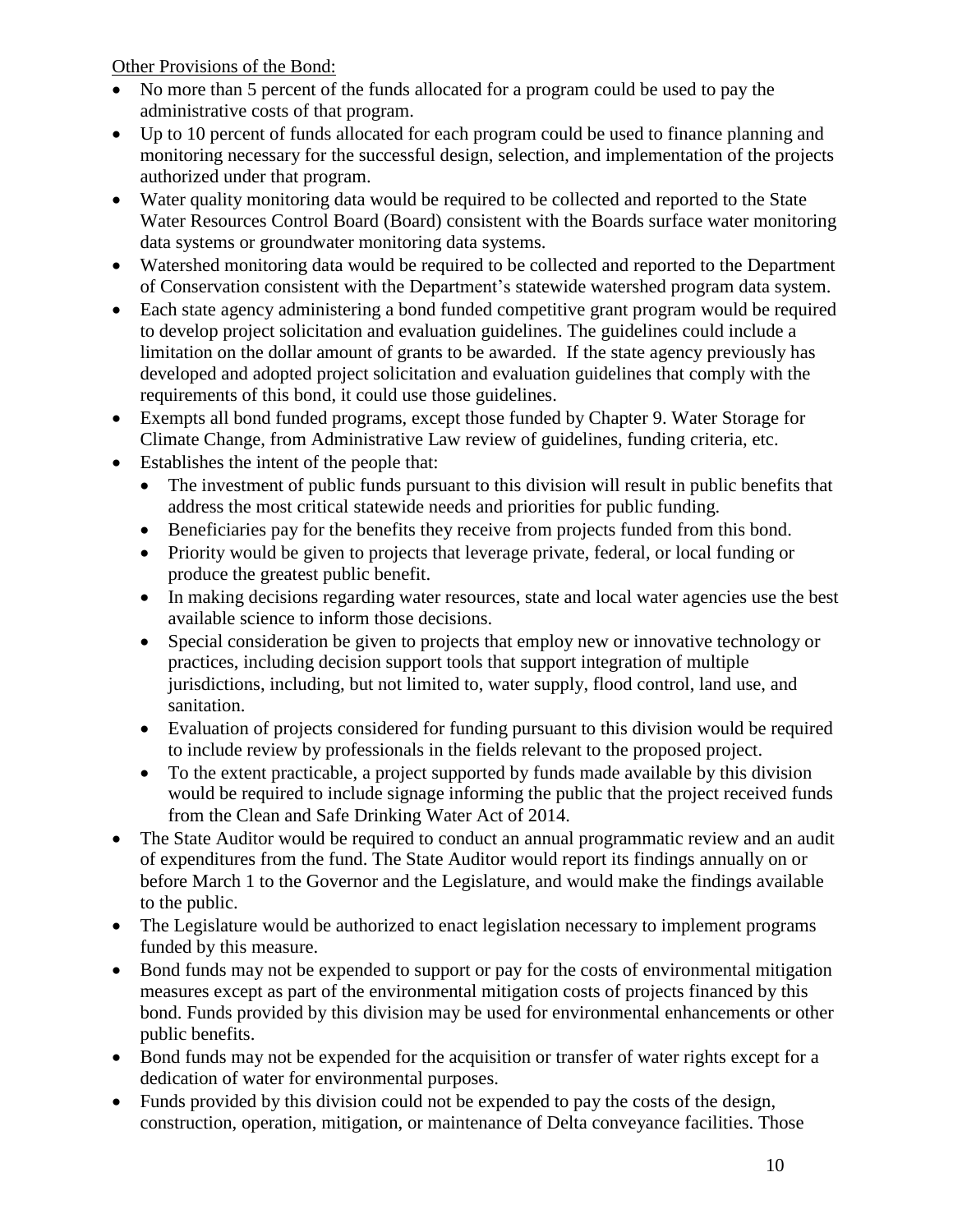costs would be the responsibility of the water agencies that benefit from the design, construction, operation, or maintenance of those facilities.

- Eligible applicants would be public agencies, public utilities, federally recognized Indian tribes, state Indian tribes listed on the Native American Heritage Commission's California Tribal Consultation List, and nonprofit organizations. A public agency could use funding authorized by this division to benefit recipients of water from mutual water companies that operate a public water system if the funding provides public benefits. To be eligible for funding under this division, a project proposed by a public utility would be required to have a clear and definite public purpose, benefit its customers, and comply with Public Utilities Commission rules on government funding for public utilities.
- Projects funded pursuant to this division may use the services of the California Conservation Corps or certified community conservation corps.
- Each state agency that receives an appropriation of funding made available by this division would be responsible for establishing metrics of success and reporting the status of projects and all uses of the funding on the state's bond accountability Internet Web site, as provided by statute.

# **ARGUMENTS IN SUPPORT**

According to the author, "The proposed 2009 Water Bond now on the November 2014 ballot has been criticized by editorials and pundits for its "pork." That bond's \$1.785 billion section on "Conservation and Watershed Protection" includes many earmarks, to specific agencies for specific purposes. Those 23 earmarks (and 8 subsidiary earmarks) include such projects as "watershed education centers" for cities larger than one million people."

"AB 1331 was crafted – and continues to evolve – as a product of the most ethical, inclusive and transparent process ever applied to a state water bond by the Legislature. The process that has spanned nearly a year included convening 14 public hearings (3 in the Assembly; 2 in the Senate; and 9 regional hearings across the state)".

"Specifically, the \$8 Billion Assembly Water Bond (AB 1331) proposal includes:

- NO Earmarked Projects [Pork Free].
- \$1 Billion for maintaining and improving Drinking Water Quality.
- \$1.5 Billion for protecting Rivers & Watersheds.
- \$2 Billion to fund integrated regional water management that will improve water delivery and help regions reduce the impact of climate change on water supply.
- \$1 Billion to protecting The California Delta that is critical to the state water supply system and a key ecological resource.
- \$2.5 Billion for Water Storage projects that will also reduce the impact of climate change on clean, reliable and affordable water supply."

"State water infrastructure projects and conservation programs will be without funding for more than 3 years if we don't pass a water bond this year."

A coalition of 30 urban forestry related NGOs particularly support the provision in the watershed portion of the bond that "Promote[s] urban forestry pursuant to the Urban Forest Act of 1978."

## **ARGUMENTS IN OPPOSITION**

Few organizations officially oppose AB 1331. That said, many groups raise objections to one aspect of AB 1331 or another; objections of one group often conflict with those of another.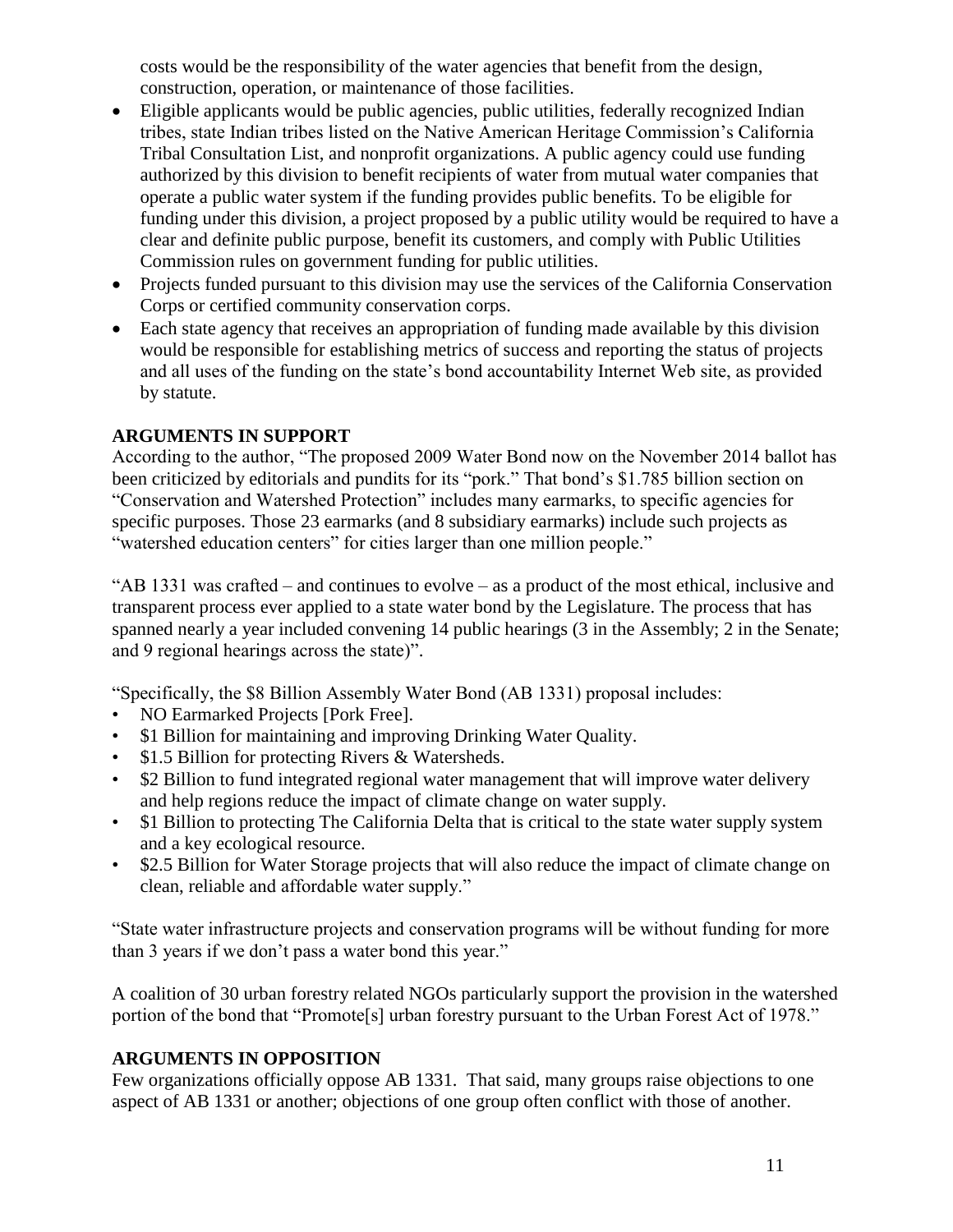ACWA, which does officially oppose AB 1331, argues that the bond should have more funds for Delta sustainability, similar to that in the current 2014 bond, and that storage funds should be continuously appropriated to the California Water Commission.

Monterey Peninsula Water Management District, though not officially opposed, finds AB 1331 "does not meet the needs of the Monterey Peninsula and fails to adequately address the needs of isolated coastal communities in general."

Other issues raised by critical though not officially opposed organizations include:

- Insufficient/too much funding in specific categories.
- Lack of legislative appropriation of storage funds.
- Lack of identifying which conservancies will receive what amount of funds.
- Concerns that recent amendments may revive the old "environmental water account."

# **COMMENTS**

## *AMENDMENTS REQUIRED TO RESOLVE FUNDAMENTAL ISSUES*

A. *Identifying Agencies.* Previous resources bonds have, for most of the programs authorized by those bonds, designated which specific state agency would be responsible for managing and disbursing the funds for each program. This practice has been continued both in the current 2014 bond and in the other water bonds introduced this year. In contrast, AB 1331 has generally *not* designated which specific state agency would be responsible for managing and disbursing funds for each program. This would mean such decisions would need to be resolved through the annual budget process.

From a practical perspective, this means each year the Governor would propose which state agency would manage the bond funds appropriated that year, placing the Legislature in a purely reactive stance.

Additionally, not designating in the bond which agency is to manage the bond program imposes administrative challenges on the program managing agencies as well. If, for example, the State Water Board knew that it would manage the entire \$500 M proposed for the water recycling program, it could at the outset plan on having, say, one round of planning grants and two rounds of projects grants. It could also work with the stakeholder community to tentatively plan the timing of those grant cycles.

Similarly, conservancies often work on very long timelines. Knowing that a set amount of funds would be available over time allows them to more effectively plan their acquisition and restoration activities.

AMENDMENT A amends the bill as follows:

- Designates specific agencies to receive and manage funds for each bond funded program authorized in this bill, consistent with existing program authorities and practice.
- For Chapter 6 regarding watershed activities, changes the funding from a regional allocation to specific allocations to the various state conservancies, Wildlife Conservation Board, and Ocean Protection Council, in rough proportion to that in SB 848 as it passed out of this committee.
- For Chapter 7 regarding regional water security, designates DWR to manage the regional program, with project awards to be made in collaboration with the State Water Board.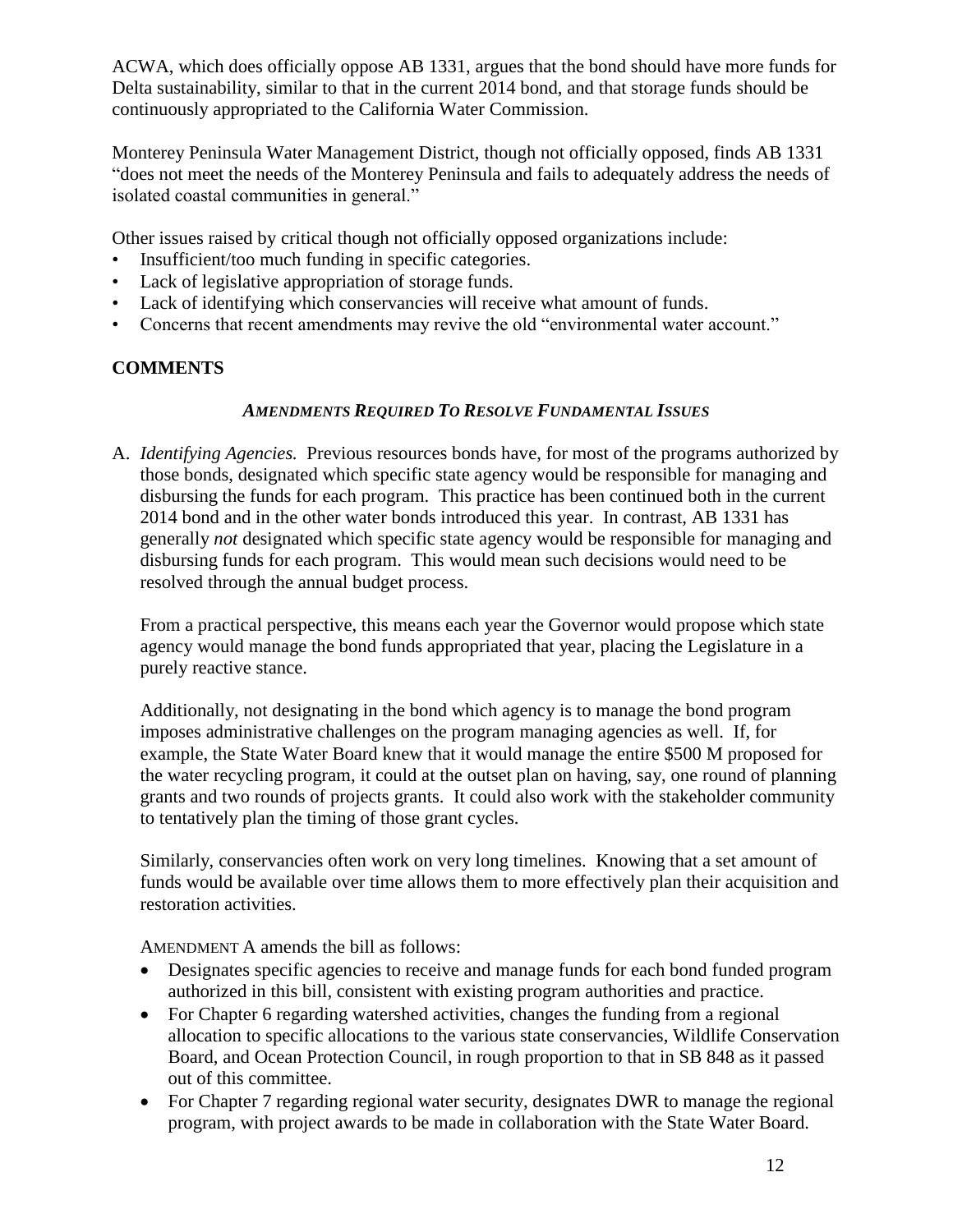B *Continuous Appropriation*. Previous versions of this bill provided that funds for water storage projects would be continuously appropriated to the California Water Commission. As noted in the committee background for our September 25, 2013 informational hearing, continuous appropriations eliminate one of the Legislature's key checks on the powers of the executive branch, namely, the power to appropriate funds.

Recent amendments eliminated the continuous appropriation, but not in a way that restores the Legislature's check on the executive branch. Instead of having the funds continuously appropriated to the Water Commission, the storage funds are appropriated directly by this bond. That is, they are not subject to appropriation by the legislature.

AMENDMENT B amends the bill as follows:

- Makes all bond funds, including those authorized for water storage projects, subject to appropriation by the Legislature.
- C *Regional Watershed –* Who put the Natural Resources Agency (NRA) in charge? This bill proposes that the NRA develop a statewide natural resource protection plan, and further requires all conservancies and agencies expending watershed fund provide by this bond to advance the priorities set forth in that plan.

Since at least the Wilson administration, Secretaries of NRA have wanted to exert more influence on the operations of the state's many conservancies and related agencies. To date, they have received little if any Legislative support in their efforts. This is in large part because the Legislature created most conservancies because the local or regional citizenry believed they were being ill-served by programs run out of Sacramento. In response, the Legislature has created a number of conservancies and other agencies to develop and run regional watershed and resource conservation programs to reflect the regions' priorities. Indeed, one of the reasons Conservancies are supported by local citizenry is because there are usually a large number of locally appointed representatives on the conservancies' boards.

If it is in fact desirable to create a more centralized structure for overseeing conservancies, a policy bill would be a more appropriate vehicle.

AMENDMENT C amends the bill as follows:

- Deletes the requirement for the NRA to develop a statewide natural resource protection plan.
- D *Regional Watershed –* What's wrong with regional priorities being developed regionally? This bill makes numerous references to conservancies expending funds consistent with undefined statewide priorities. As noted above, one of the main reasons for having regional conservancies was so their programs and projects would reflect regional priorities.

AMENDMENT D amends the bill as follows:

- Deletes references to statewide priorities in Chapter 6 and instead authorizes funds to be used for "projects that protect and improve California watersheds, wetlands, forests, and floodplains."
- Deletes the requirement for conservancies to provide biennial reports to the NRA regarding how expenditures conform to statewide priorities.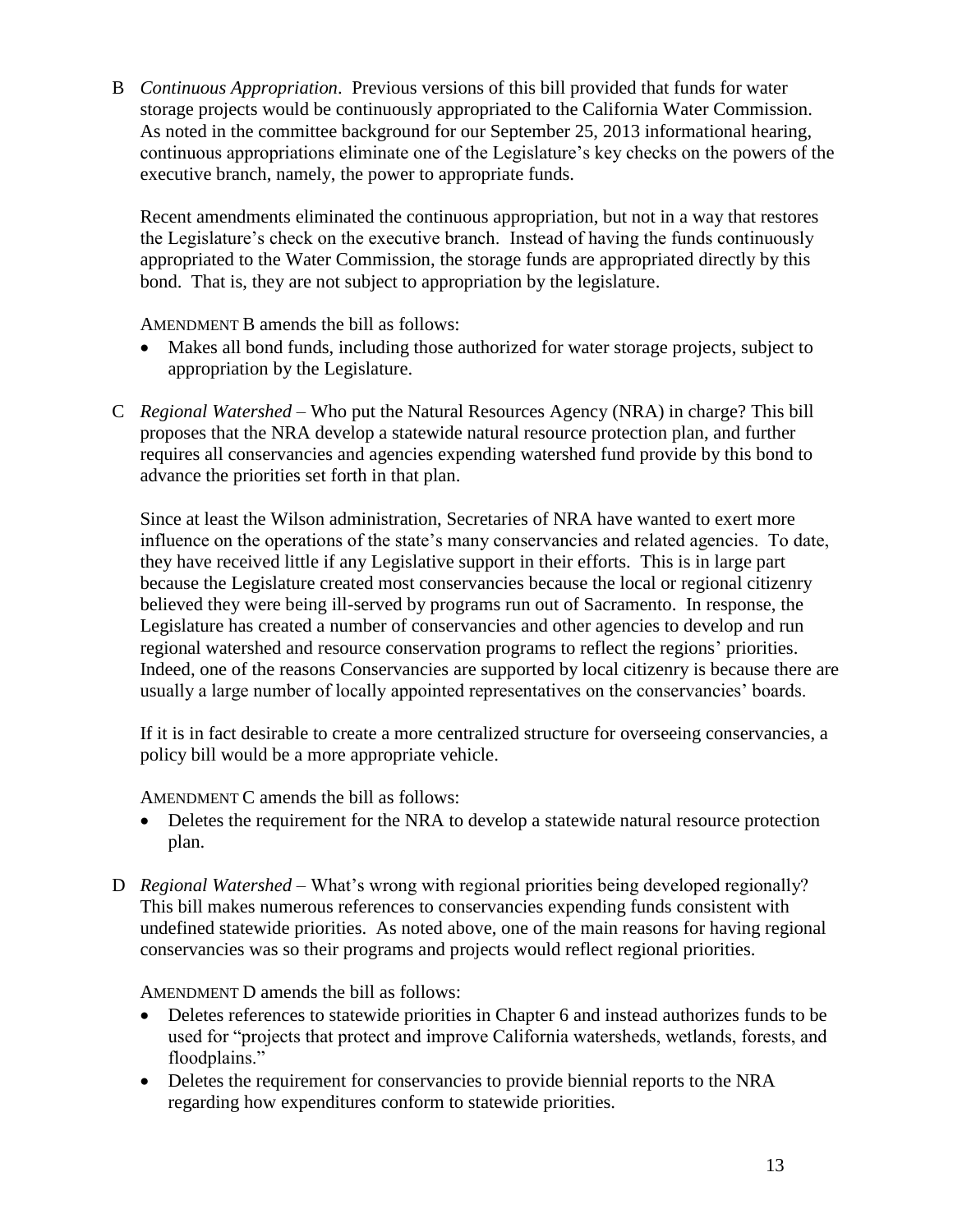### *AMENDMENTS REQUIRED TO SOLVE POLICY CONCERNS*

E *Compliance.* The background observed that while each bond proposal made grants contingent on complying with specific statutes, proposals were not consistent regarding which statutes are prerequisite. This measure does not require DWR to *certify* that IRWMP applicants are compliant with the Urban Water Management Planning Act, Agricultural Plans, or Groundwater Management plan requirements. Instead, DWR would likely continue its current practice of having agencies self-certify that they are compliant.

While this may seem efficient, committee staff is aware of a number of instances where agencies have in fact not been fully compliant with statutory requirements and yet received bond funds. Staff of the Delta Stewardship council have made similar observations. If a requirement is important enough for the Legislature to put it in statute, it is important enough for the bond managing agencies to ensure full compliance with that statute.

AMENDMENT E amends the bill as follows:

- Adds a requirement that DWR certify that IRWMP applicants are compliant with the Urban Water Management Planning Act, Agricultural Plans, or Groundwater Management Plan requirements, as appropriate.
- Makes other technical and conforming changes to the bill regarding compliance with existing statutes.
- F *Regional Watershed –* Multibenefit watershed projects for water supply and other purposes? This bill proposes to provide \$250M to the NRA for projects to support projects consistent with a conservancy's strategic plan. This is in addition to the other funds provided to conservancies by this bond. Instead of providing the NRA with money to fund more of the same types of projects the conservancies were likely to fund anyway, it might make more sense for a *water bond* to provide a competitive pot of funds for multibenefit projects that provide water supply and other benefits.

AMENDMENT F amends the bill as follows:

- Amends the provisions providing \$250 M to the NRA for projects to support projects consistent with a conservancy's strategic plan to instead create a competitive pot of funds for multibenefit projects that provide water supply and other benefits.
- G *IRWMPs* Reduce reliance on the Delta? To some, the language in §79741(c) significantly misstates existing "reduced reliance on the Delta" language. Considering the sensitivity of many different parties regarding that language, the bond should either quote § 8501 directly and in full, or simply require compliance with §85021.

AMENDMENT G amends the bill as follows:

- Deletes the paraphrase of §85021 and instead simply cross-reference that section.
- H *Matching Rates*. This bill requires a 50 percent cost share for most grant programs, which can be reduced or waived for disadvantaged communities. Some complain the 50% share is difficult for smaller, though not disadvantaged, communities to afford.

AMENDMENT H amends the bill as follows:

• Reduces matching rates to 25 percent that can be reduced or waived for disadvantaged communities.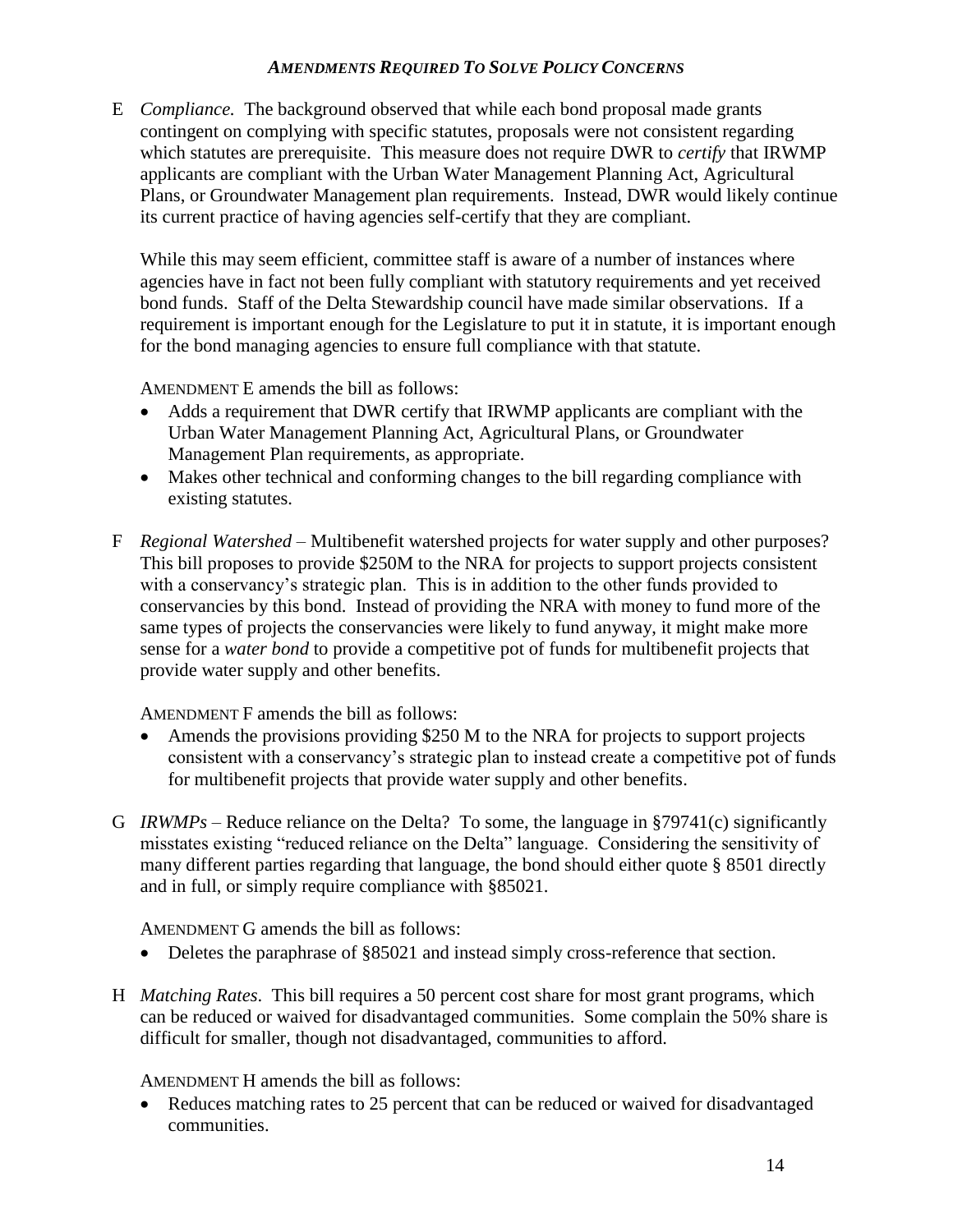#### *AMENDMENTS NECESSARY TO ADDRESS OTHER ISSUES*

- I *Funding Formulae.* This measure would distribute IRWMP funds across the regions as follows: Each region received a \$35 M allocation, and the balance was distributed based on 2000 population. An amendment is needed to distribute funding based on 2010 population.
- J *Studies?* The committee background for our September 25, 2013 informational hearing observed that none of the proposals included funding for studying the feasibility of additional surface storage projects. An amendment is needed to provide \$25 M to DWR for studying the feasibility of additional surface storage projects.
- K *Regional Watershed –* Fronting grant funds? Typically, grantees are funded on a reimbursement basis. This insures that state funds are only paid for authorized and otherwise appropriate uses. This bill proposes to allow watershed funds to be disbursed before the grantee has incurred any expenses. Doing so removes a major tool in insuring state funds are not misused. An amendment is need to delete the authorization for watershed funds to be disbursed before the grantee has incurred any expenses.
- L *Watersheds of statewide interest* Refuge water supply? This bond would provide \$500 M to fulfill the obligations of the state in complying with specific settlements and other obligations. Included in this list is "Section 3406(d) of Title 34 of Public Law 102-575." This is a provision in the federal law, the Central Valley Project Improvement Act, which calls for California to fund 25 percent of the costs to provide water for federal wildlife refuges. The state has never acknowledged this as a valid obligation of the state and has never provided funds for this purpose. An amendment is needed to delete authorization of funding pursuant to Section 3406(d) of Title 34 of Public Law 102-575.
- M *Stormwater* Policy focus? This bond would authorize funding for a broad range of stormwater projects. It might make more sense for a *water bond* to provide a competitive pot of funds for projects that provide water supply and potentially other benefits. An amendment is needed to clarify that the funds are for projects that provide water supply and potentially other benefits.
- N *IRWMPs* The "increment of project costs related to the project's public benefits?" This bond proposes to fund increment of project costs, up to 50 percent of the total cost of a project, related to the project's public benefits. The public benefits are then defined as
	- Any regional self-reliance improvement to meet water supply needs.
	- Any net improvement to public trust resources, including the conservation of species listed as endangered or threatened .

A couple of points: First, state funding for IRWMPs has never been limited to "public benefits." Instead, when IRWMPs were first funded though Proposition 50, the notion was to create incentives for developing a multi-agency, multi-purpose approach to water resources investments. This was a real departure from the then traditional bond funding approach of naming and funding specific single purpose projects. The fact that some private benefits might accrue through the IRWMP approach has not been an issue, at least not to date. Second, water supply is not considered a "public benefit" in storage chapter, so why would it be considered a public benefit for this chapter? Third, if water supply is a public benefit, what about flood management or other IRWMP eligible projects? An amendment is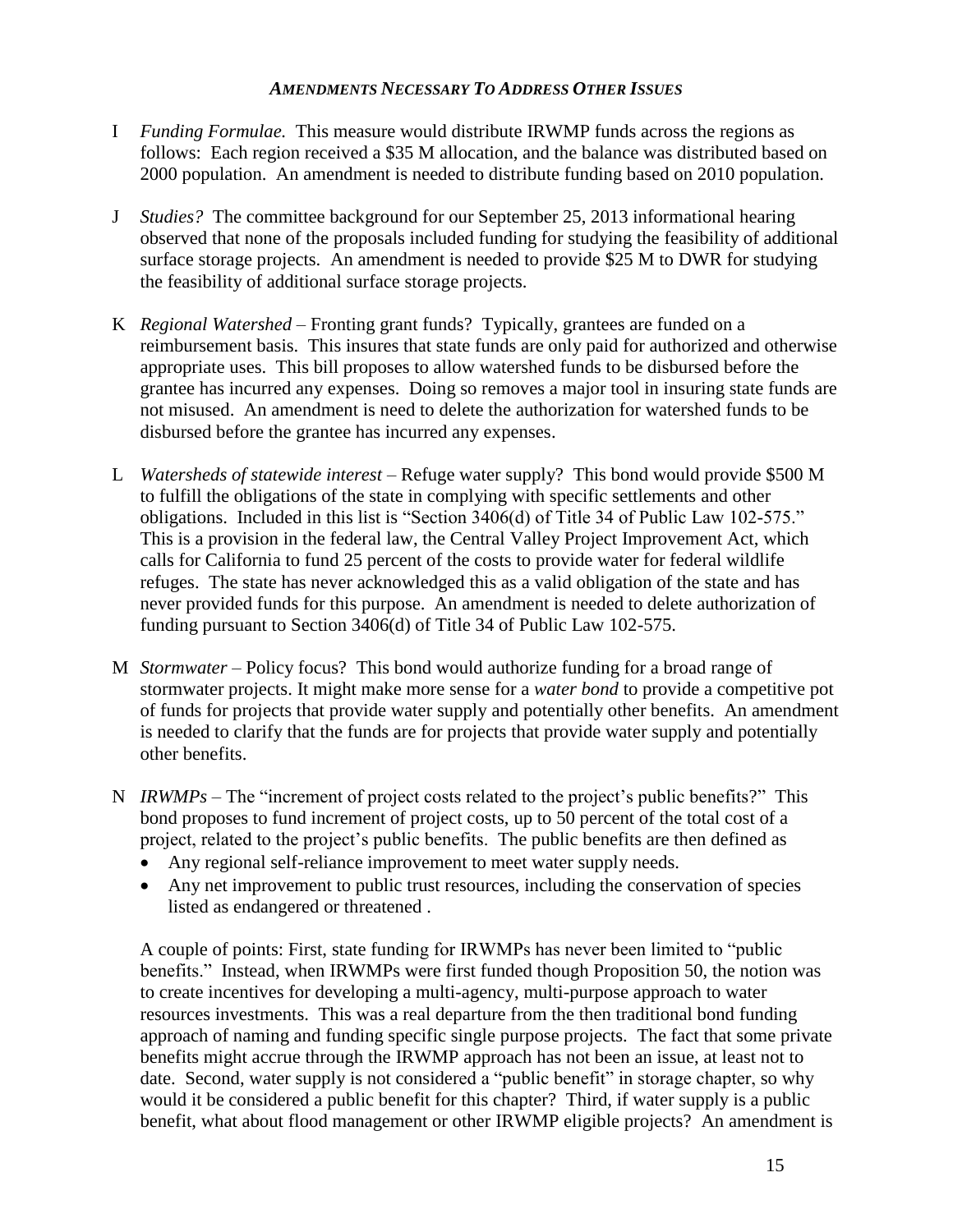needed to delete the limitation of IRWMP funding to the increment of project costs related to the project's public benefits.

- O *Storage* Emergency response? The bill provides that bond funds can only be used to fund the public benefits of storage, and further provides that "emergency response" is one of the fundable public benefits. How would the emergency response program work? Would we hold water in storage for emergencies? If so, that water would likely provide little to no benefit in most years, years where that water might be more beneficially used elsewhere. Moreover, while it might be useful to have funds to acquire water for emergency actions, those funds should likely be available for acquiring water from any available reservoir. However, that does not appear to be a sufficient reason for additional public funds to construct a new reservoir. An amendment is needed to delete emergency response as a fundable public benefit for storage.
- P *Storage* regional water storage benefits? The bill provides that bond funds can only be used to fund the public benefits of storage, and further provides that regional storage benefiting either more than one drinking water supplier or more than 3 million people is one of the fundable public benefits. It is not clear what the distinction is between regional and either statewide or local benefits. It is also not clear why this type of water supply is a public benefit yet water supplies for other uses (such as agricultural uses) are not. Typically, no type of water supply is considered a public benefit, as the costs of providing that water can easily be recovered through the water users' utility bills. An amendment is needed to delete regional storage for drinking water as a fundable public benefit.
- Q *Storage* Measurable improvements to the Delta? Previous versions of this bill, along with the current 2014 bond and SB 848 include a provision that any storage facility constructed in the Delta watershed must result in measurable improvements to the Delta ecosystem. Recent amendments to this bill deleted that language and instead put in place a reference to language in the Delta Reform Act regarding "reducing reliance on the Delta." While it is true that more projects across the state are fundable under this chapter than the existing 2014 water bond, it is not clear why projects within the Delta watershed should not continue to be required to improve the Delta ecosystem. An amendment is needed to delete the new language referring to reducing reliance on the Delta and add language requiring projects within the Delta watershed to provide measurable improvements to the Delta ecosystem.
- R *Other issues* There are a number of other amendments needed to address minor, technical, or other policy consistency issues. These include:
	- Linking funding eligibility to that authorized in statute.
	- Linking program policies to those established in statute.
	- Ensuring administrating agencies have necessary authorities to oversee their programs.
	- Clarifying how superfund sites should be treated under the recycled water program.
	- Resolving the definition of public benefits associated with project funded to assist in the Delta's sustainability.
	- Establishing parameters around the new Delta levee and emergency response programs.
	- Revising the storage language to ensure Temperance Flat and Los Vaqueros could be funded by this bond should they prove feasible.
	- Resolving language regarding funding of environmental compliance obligations.
	- Clarifying the use of CCC members whenever feasible.
	- Other minor, technical and clarifying amendments.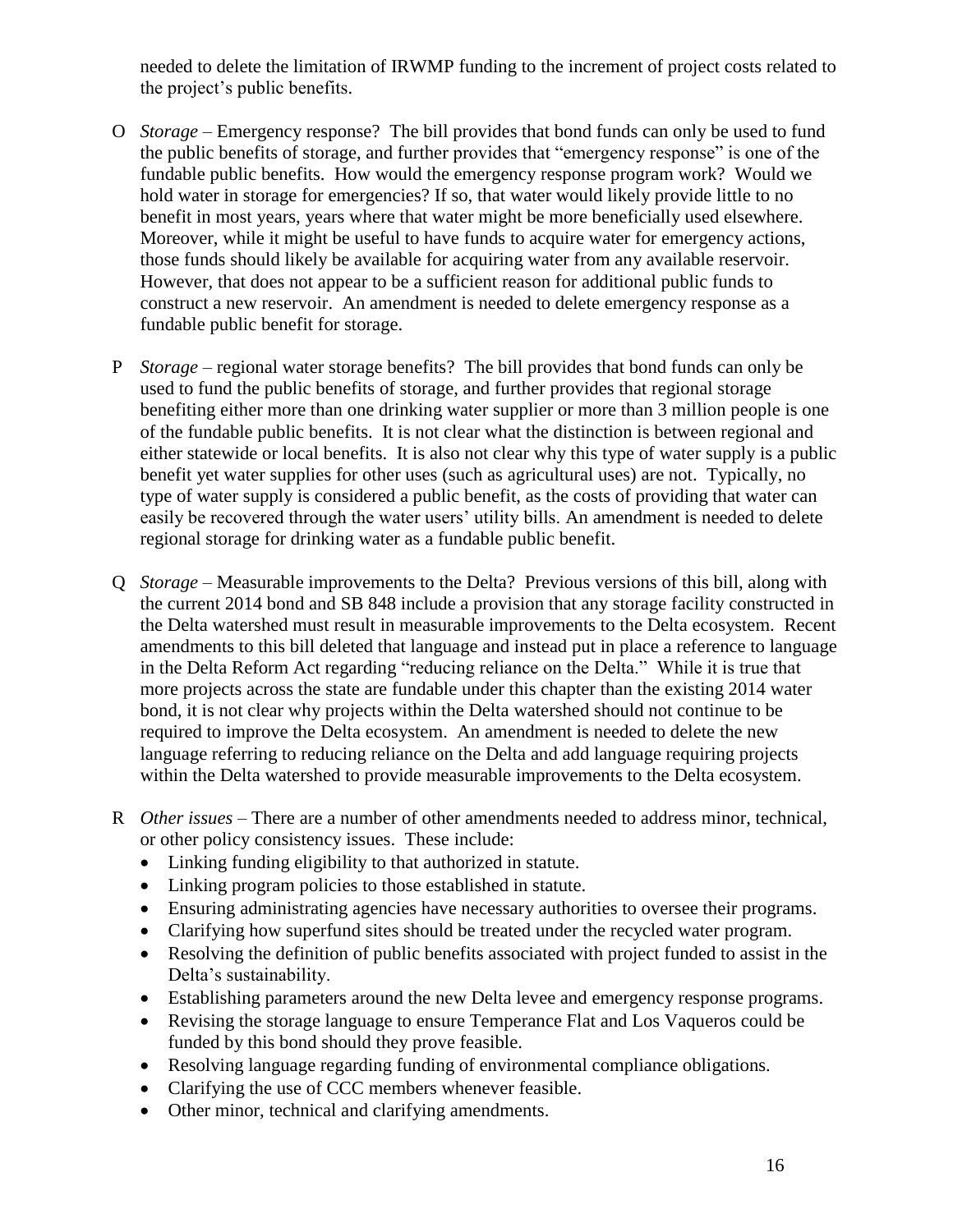Related Measures:

- SB 848 (Wolk) would repeal the water bond currently on the November 2014 and would replace it with the Safe Drinking Water, Water Quality, and Water Supply Act of 2014, a \$6.825 B general obligation bond to finance a variety of water resources related programs and projects.
- SB 927 (Cannella and Vidak) would amend the water bond currently on the November 2014, reducing the authorized amount from \$11.14 B to \$9.217 B, and rename the measure the Safe, Clean, and Reliable Drinking Water Supply Act of 2014.
- SB 1370 (Galgiani) would repeal the water bond currently on the November 2014 the Reliable Water Supply Bond Act of 2014, a \$5.1 B general obligation bond to finance surface water storage projects.
- AB 1445 (Logue) would repeal the water bond currently on the November 2014 and would replace it with the California Water Infrastructure Act of 2014, a \$5.8 B general obligation bond to finance public benefits associated with water storage projects.
- AB 2043 (Bigelow and Conway) would repeal the water bond currently on the November 2014 and would replace it with the Safe, Clean, and Reliable Drinking Water Supply Act of 2014, a \$7.935 B general obligation bond to finance a variety of water resources related programs and projects.
- AB 2686 (Perea) would repeal the water bond currently on the November 2014 and would replace it with the Clean, Safe, and Reliable Water Supply Act of 2014, a \$9.25 B general obligation bond to finance a variety of water resources related programs and projects.

Referred to Environmental Quality Committee. This analysis does not address issues within the purview of the Senate Environmental Quality Committee. Issues likely to be raised by that committee include:

- Definitions of "disadvantaged community" and "severely disadvantaged community."
- Funds provided for safe drinking water needs including the use of bond proceeds to fund operations and maintenance costs of interim water treatment equipment and systems.
- The structure of the grant and loan program for public water system infrastructure improvements.
- The provision of funds for private well owners.
- Requirements for water quality monitoring.
- Whether to provide funds to State Parks to comply with drinking water and wastewater requirements.
- Other water quality related issues raised in the committee background for the September 25, 2013 joint hearing.

Referred to Rules for future referral to Governance and Finance Committee. This analysis does not address issues within the purview of the Senate Governance and Finance Committee. Issues likely to be raised by that committee include:

- The potential effect of this measure on the state's bonded indebtedness.
- The requirements for establishing low interest loan programs authorized by this bond.
- Other issues associated with the authorization of general obligation debt.

# **SUPPORT**

Amigos de los Rios Benicia Tree Foundation California Association of Sanitation Agencies California Municipal Utilities Association (If amended)